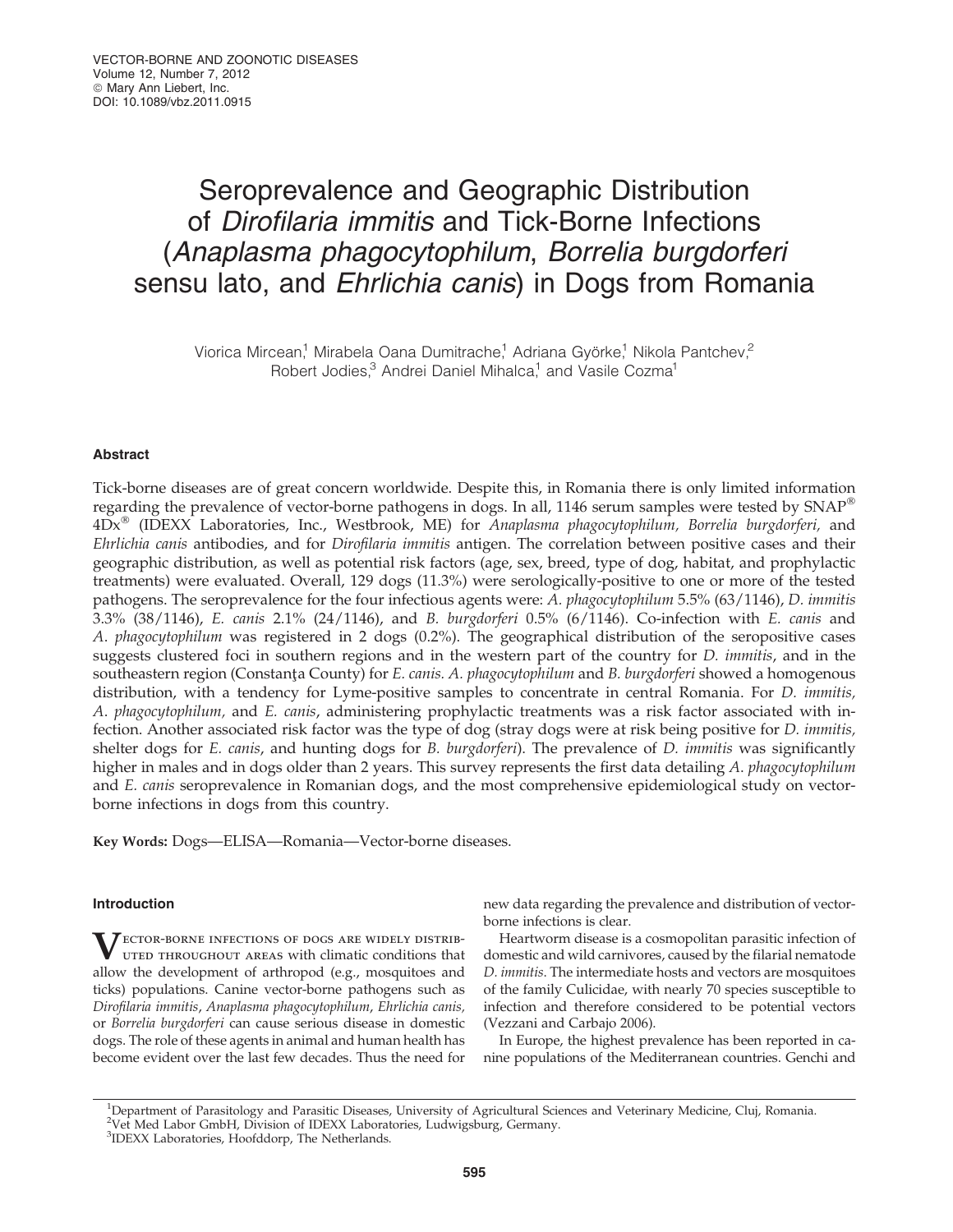associates (2005) provided the first risk assessment maps for Europe, and suggest that if the climatic trend continues, filarial infections should spread into previously infection-free areas.

In Romania, the distribution of canine dirofilariosis is poorly known. Epidemiological studies were carried out in only a few counties (Popescu 1933; Ciocan et al. 2009; Tudor et al. 2009). The first report of the parasite in Romania was in 1903, when Motas found microfilariae of *D. immitis* in the blood of a dog. Subsequently, microfilariaemia in dogs from Romania was reported by several authors (Popovici 1916; Popescu 1935; Pasca et al. 2008). Recent studies in dogs with clinical manifestations from the Bucharest area reported a prevalence of infection between 23.7% and 35% (Coman et al. 2007; Tudor et al. 2009). In another study from Timiş County the prevalence was 4% (Ciocan et al. 2009).

Borrelia burgdorferi, the agent of Lyme disease, is transmitted to humans and animals by Ixodes ticks during the blood meal. The most important vector in Europe is *Ixodes ricinus* (Parola et al. 2005; Zygner et al. 2008). Actively-infected dogs have to be distinguished from seropositive dogs due to past exposures or vaccination by means of a suitable serologic assay (Levy et al. 2008). As many dogs do not develop clinical signs, active infection does not automatically imply illness (Littman et al. 2006). So far, only the species B. burgdorferi sensu stricto has been found to be pathogenic in dogs after experimental infections (Krupka and Straubinger 2010). There is ample epidemiological data on the distribution of B. burgdorferi throughout Europe. However, data on the epidemiology of Lyme disease spirochetes in Romania are scarce, even though the tick vector Ixodes ricinus is widespread (Coipan and Vladimirescu 2011). The presence of *B. burgdorferi* sensu lato has been recognized in Romania for more than 20 years (Crăcea et al. 1988). In 2011, Coipan and Vladimirescu, detected three B. burgdorferi s.l. genospecies in Ixodes ricinus ticks: B. afzelii, B. garinii, and B. valaisiana. Studies conducted a decade ago have estimated Borrelia seroprevalence in healthy blood donors and forestry workers (Hristea et al. 2001), and recently in dogs and horses (Kiss et al. 2011). Data regarding the pathogen's circulation in enzootic areas is scarce, with limited studies conducted on lizards and their ticks (Majláthovlá et al. 2008), as well as on unfed ticks collected from vegetation (Coipan 2010; Coipan and Vladimirescu 2011).

Anaplasma phagocytophilum (formerly known as Ehrlichia phagocytophila, E. equi, or ''HGE'' agent; Dumler et al. 2001) is the causative agent of granulocytic ehrlichiosis (anaplasmosis) in humans, horses, sheep, cattle, dogs, and cats. In dogs, infection with A. phagocytophilum results in a mild to severe acute illness, often accompanied by anorexia, lethargy, fever, lameness, thrombocytopenia, hypoalbuminemia, lymphopenia, and increased liver enzyme levels (Lester et al. 2005; Pantchev 2010). This pathogen has been reported in some countries from Central and Eastern Europe (Alekseev et al. 2001; Cizman et al. 2001; Sréter et al. 2004). In Europe, the vector is the castor bean tick, Ixodes ricinus (Sréter et al. 2004; Parola et al. 2005; Mantelli et al. 2006; Severinsson et al. 2010). Co-infection of ticks with both A. phagocytophilum and other agents transmitted by the same tick species, such as B. burgdorferi, are also regularly reported (Fingerle et al. 1999; Milutinović et al. 2008). This explains recent data from Germany, where 3.1% of the dogs (179 out of 5504 samples tested by  $\text{SNAP}^{\circledast}$  4Dx $^{\circledast}$ ) showed antibodies to A. phagocytophilum and B. burgdorferi (Krupka et al. 2007).

Canine monocytic ehrlichiosis (CME) caused by Ehrlichia canis is a widespread tick-borne infection, transmitted by Rhipicephalus sanguineus, which feeds primarily on dogs and occasionally humans (Dantas-Torres 2008). The pathogenesis of CME involves an incubation period of 8–20 days, followed by acute, subclinical, and sometimes chronic phases. The primary signs of acute ehrlichiosis are nonspecific, and include fever, anorexia, weight loss, lethargy, and depression. The most consistent abnormalities seen with ehrlichiosis on hemograms are thrombocytopenia and non-regenerative anemia (Harrus and Waner 2011), although some dogs have normal platelet counts. Lymphadenopathy and hyperglobulinemia are often noted. Pancytopenia may be seen in the severe chronic phase (Neer et al. 2002). Although E. canis does not show a zoonotic potential, dogs may serve as reservoirs for other life-threatening species of the Anaplasmataceae family, such as Ehrlichia chaffeensis (Walker 2005), a species so far prevalent only in the United States (Neer and Harrus, 2006).

The objectives of the present study were to establish the seroprevalence and geographic distribution of D. immitis, A. phagocytophilum, E. canis, and B. burgdorferi in dogs, and to determine the risk factors (age, sex, breed, type of dog, habitat, and prophylactic treatments) associated with the presence of antigen or antibodies.

#### Materials and Methods

#### Study area

Romania is located in southeast Central Europe north of the Balkan Peninsula on the Lower Danube, within and outside the Carpathian arch, bordering the Black Sea. It lies between 43°37′07″ and 48°15′06″ north latitude and 20°15′44″ and 29°41'24" east longitude. With a surface area of 238,391 square kilometers, Romania is the largest country in southeastern Europe and the 12th largest in Europe. The country is divided into 41 primary administrative divisions called counties, plus the municipality of Bucharest.

Romania has a temperate-continental climate of a transitional type, specific to Central Europe, with four clearly defined seasons. Local differences are caused by altitude and by slight oceanic (to the west), Mediterranean (to the southwest), and continental (to the east) influences.

The Carpathians serve as a barrier to Atlantic air masses, limiting their oceanic influence to the west and center of the country, which have milder winters and heavier rainfalls as a result. The mountains also block the continental influences of the vast plain to the north, which results in frosty winters and less rain to the south and southeast. In the extreme southeast, Black Sea influences offer a milder, maritime climate (Trusca and Alecu 2005).

#### Animals and sample collection

In Romania the dog population is estimated to be around 2.5 million (unofficial data, National Veterinary and Food Safety Agency). During May 2008 and March 2011, 1146 blood samples from randomly selected dogs (guard, pet, shelter, stray, and hunting dogs) from 25 counties were collected. Demographic information and data regarding the administration of prophylactic treatment with acaricide/insecticide drugs were collected for each dog with a questionnaire. No information regarding the clinical condition and medical history of the dogs were available. All dogs were aged between 6 months and 17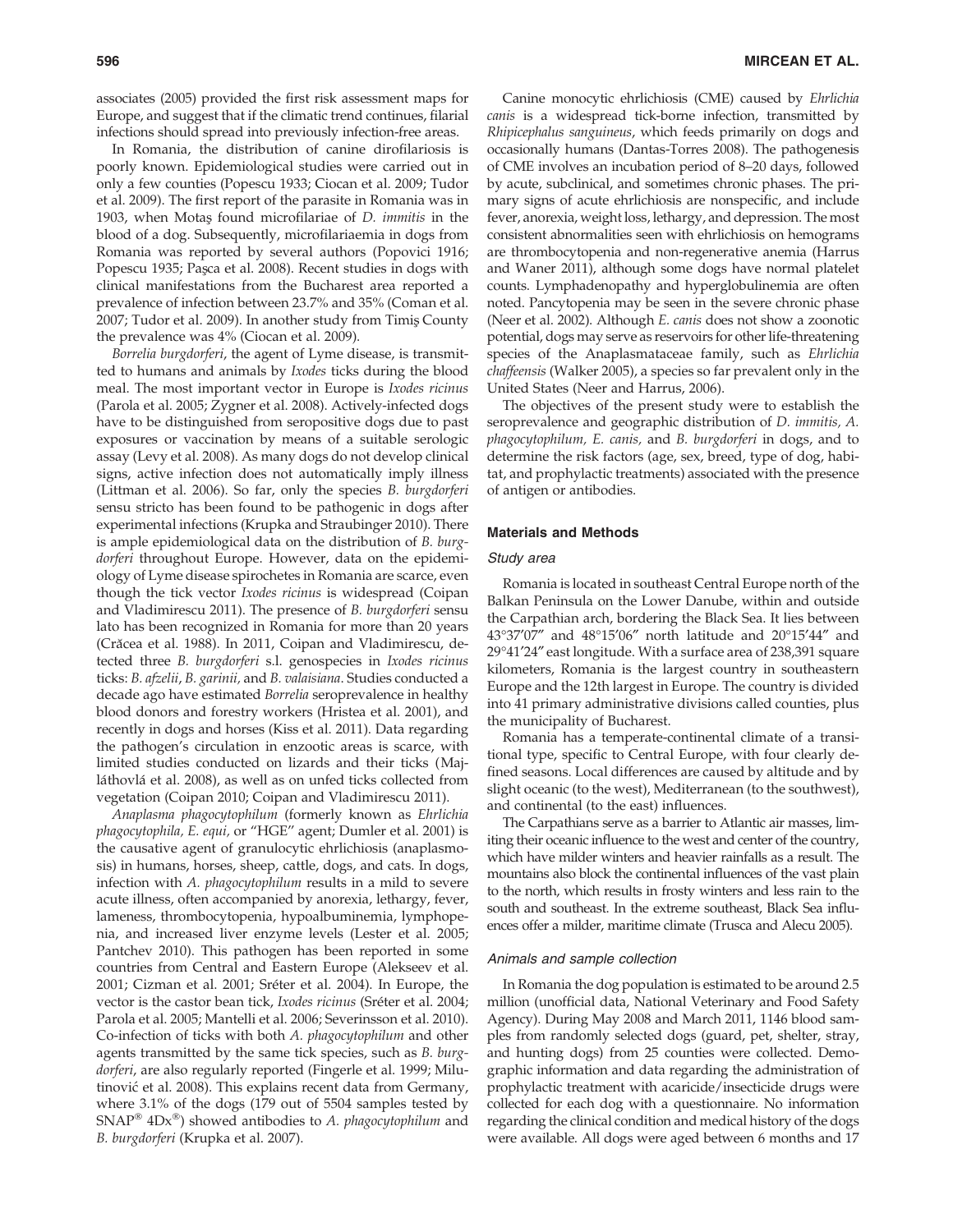## EPIDEMIOLOGY OF VECTOR-BORNE DISEASES IN DOGS FROM ROMANIA 597

| CAINID, AIND D. DUNODOMENI JENJO ERI |                   |                    |                   |                     |                    |                         |                       |  |  |  |  |
|--------------------------------------|-------------------|--------------------|-------------------|---------------------|--------------------|-------------------------|-----------------------|--|--|--|--|
|                                      | Number of samples | Di Ag <sup>a</sup> | $Ap$ $Abb$        | $Ec\ Abc$           | $Bb$ $Abd$         | $Ap\ Ab + Ec\ Ab\ Co^e$ | Total <sup>f</sup>    |  |  |  |  |
| Overall<br>Western region            | 1146<br>173       | 38 (3.3)<br>5(2.9) | 63(5.5)<br>5(2.9) | 24(2.1)<br>$\bf{0}$ | 6(0.5)<br>$\bf{0}$ | 2(0.2)<br>$\bf{0}$      | 129 (11.3)<br>10(5.8) |  |  |  |  |
| Arad                                 | 33                | 3(9.1)             | 0                 | $\theta$            | 0                  | 0                       | 3(9.1)                |  |  |  |  |
| Timiş                                | 47                | 2(4.3)             | 0                 | $\Omega$            | $\theta$           | $\theta$                | 2(4.3)                |  |  |  |  |
| Hunedoara                            | 68                | $\theta$           | 5(7.4)            | $\Omega$            | 0                  | $\theta$                | 5(7.4)                |  |  |  |  |
| Caraş-Severin                        | 25                | $\theta$           | $\Omega$          | $\Omega$            | $\theta$           | $\theta$                | $\Omega$              |  |  |  |  |
| Northweast region                    | 254               | $\bf{0}$           | 18(7.1)           | $\bf{0}$            | 2(0.8)             | $\bf{0}$                | 20(7.9)               |  |  |  |  |
| Bihor                                | 43                | $\theta$           | 2(4.7)            | $\Omega$            | 0                  | $\theta$                | 2(4.7)                |  |  |  |  |
| Satu-Mare                            | 23                | $\theta$           | 0                 | $\Omega$            | 0                  | $\theta$                | $\Omega$              |  |  |  |  |
| Sălaj                                | 20                | $\theta$           | 1(5)              | $\Omega$            | $\Omega$           | 0                       | 1(5)                  |  |  |  |  |
| Cluj                                 | 128               | $\theta$           | $15(11.7)^*$      | $\theta$            | 2(1.6)             | $\boldsymbol{0}$        | 17(13.3)              |  |  |  |  |
| Maramures                            | 14                | $\overline{0}$     | $\theta$          | $\Omega$            | 0                  | 0                       | 0                     |  |  |  |  |
| Bistrița-Năsăud                      | 26                | $\overline{0}$     | $\Omega$          | $\Omega$            | 0                  | $\theta$                | $\left( \right)$      |  |  |  |  |
| Northeast region                     | 56                | $\bf{0}$           | 0                 | 0                   | $\bf{0}$           | 0                       | 0                     |  |  |  |  |
| Botoşani                             | 36                | $\theta$           | 0                 | $\Omega$            | 0                  | 0                       | 0                     |  |  |  |  |
| Iași                                 | 20                | $\Omega$           | $\Omega$          | $\Omega$            | 0                  | 0                       | $\Omega$              |  |  |  |  |
| Central region                       | 189               | $\bf{0}$           | 9(4.8)            | $\bf{0}$            | 1(0.5)             | $\bf{0}$                | 10(5.3)               |  |  |  |  |
| Alba                                 | 71                | $\theta$           | 4(5.6)            | $\theta$            | $\theta$           | $\theta$                | 4(5.6)                |  |  |  |  |
| Mureş                                | 14                | $\overline{0}$     | 1(7.1)            | $\theta$            | $\Omega$           | $\overline{0}$          | 1(7.1)                |  |  |  |  |
| Harghita                             | 16                | $\theta$           | 0                 | $\Omega$            | 1(6.3)             | 0                       | 1(6.3)                |  |  |  |  |
| Covasna                              | 69                | $\theta$           | 4(5.8)            | $\theta$            | $\Omega$           | 0                       | 4(5.8)                |  |  |  |  |
| Brașov                               | 19                | $\theta$           | $\Omega$          | $\Omega$            | 0                  | $\theta$                | $\Omega$              |  |  |  |  |
| Southern region                      | 97                | 3(3.1)             | 3(3.1)            | $\bf{0}$            | 1(1.0)             | $\mathbf{0}$            | 7(7.2)                |  |  |  |  |
| Argeş                                | 46                | $\Omega$           | 3(6.5)            | $\Omega$            | 1(2.2)             | $\left($                | 4(8.7)                |  |  |  |  |
| Teleorman                            | 51                | 3(5.9)             | $\Omega$          | $\Omega$            | $\Omega$           | $\Omega$                | 3(5.9)                |  |  |  |  |
| Southeast region                     | 217               | 23 (10.6)***       | 18(8.3)           | 24 (11.1)***        | $\bf{0}$           | 2(0.90)                 | 63 (29)***            |  |  |  |  |
| Buzău                                | 19                | $\Omega$           | $\Omega$          | $\theta$            | $\theta$           | $\theta$                | $\theta$              |  |  |  |  |
| Tulcea                               | 58                | $18(31.0)***$      | $6(10.3)^{*}$     | $\Omega$            | $\theta$           | 0                       | 24 (41.4)***          |  |  |  |  |
| Constanța                            | 140               | 5(3.6)             | 12(8.6)           | 24 $(17.1)$ ***     | $\theta$           | 2(1.4)                  | 39 (27.9)**           |  |  |  |  |
| Southwest region                     | 160               | 7(4.4)             | 10(6.3)           | $\bf{0}$            | 2(1.6)             | $\bf{0}$                | 19 (11.9)             |  |  |  |  |
| Vâlcea                               | 69                | $\theta$           | $7(10.1)^*$       | $\theta$            | 2(2.9)             | 0                       | 9(13)                 |  |  |  |  |
| Olt                                  | 41                | 0                  | 3(7.3)            | $\theta$            | $\theta$           | $\theta$                | 3(7.3)                |  |  |  |  |
| Dolj                                 | 50                | 7(14.0)            | 0                 | $\theta$            | 0                  | $\theta$                | 7(14)                 |  |  |  |  |

Table 1. Positive Test Results (Number Positive and Percentage) in Dogs from Romania by Regions and Counties for Antigen of D. immitis and Antibody to  $A$ . *phagocytophilum*, E. canis, and B. burgdorferi senso lato

\*p<0.05; \*\*p<0.01; \*\*\*p<0.001.<br>ªD. immitis antigen; <sup>b</sup>A. phagocytophilum antibody; <sup>c</sup>E. canis antibody; <sup>d</sup>B. burgdorferi sensu lato antibody; <sup>e</sup>A. phagocytophilum, E. canis co-infection; <sup>f</sup> number of positive dogs by any of the four test results by SNAP 4Dx test.

years (median = 3 years). Most of the dogs were of mixed breed (949/1146; 82.8%). Among the pure-bred dogs (197/1146; 17.2%), German Shepherds represented almost half of the dogs (82/197; 41.6%), while the rest belonged to 32 other breeds (each with 1–17 individuals). A 5-mL blood sample was drawn from the cephalic vein of each dog using tubes without anticoagulant. Serum was collected following centrifugation of clotted blood and was stored at  $-20^{\circ}$ C until further processing.

### Serologic assay

All collected blood samples included in the study were tested using an in-clinic enzyme-linked immunosorbent assay (ELISA) SNAP 4Dx (IDEXX Laboratories, Inc., Westbrook, ME) that detects A. phagocytophilum, B. burgdorferi, and E. canis antibodies, and D. immitis antigens, according to the manufacturer's directions.

The membrane matrix of the test is impregnated with synthetic peptide from the major surface protein p44/MSP2 of A. phagocytophilum, C6 peptide derived from the IR6 region within the Borrelia membrane protein VlsE, peptides p30 and

p30-1 from the outer membrane of E. canis, and antibodies against specific antigens of D. immitis(Duncan et al. 2004). The sensitivity (Se) and specificity (Sp) are as follows:  $84\%$  Se and 97% Sp for D. immitis (Atkins 2003); 94.4% Se and 99.5% Sp for B. burgdorferi sensu lato (O'Connor et al. 2004; Duncan et al. 2004); 95.7% Se and 100% Sp for E. canis (O'Connor et al. 2002, 2004, 2006), and 99.1% Se and 100% Sp for A. phagocytophilum (Chandrashekar et al. 2010).

#### Statistical analysis

Statistical analysis of the data was performed using EpiInfo 2000 software. First, we established values for frequency and prevalence, and then the difference among variables was tested using chi-square testing. We choose as variables: age  $(52 \text{ years or } > 2 \text{ years})$ , gender (male or female), breed (crossbred or purebred), type of dog (guard, pet, shelter, stray, or hunting), life style (indoor or outdoor), acaricide/ insecticide prophylactic treatments (Yes or No), and region (western, northwest, southwest, central, northeast, southeast, or south). The differences were considered significant if  $p < 0.05$ .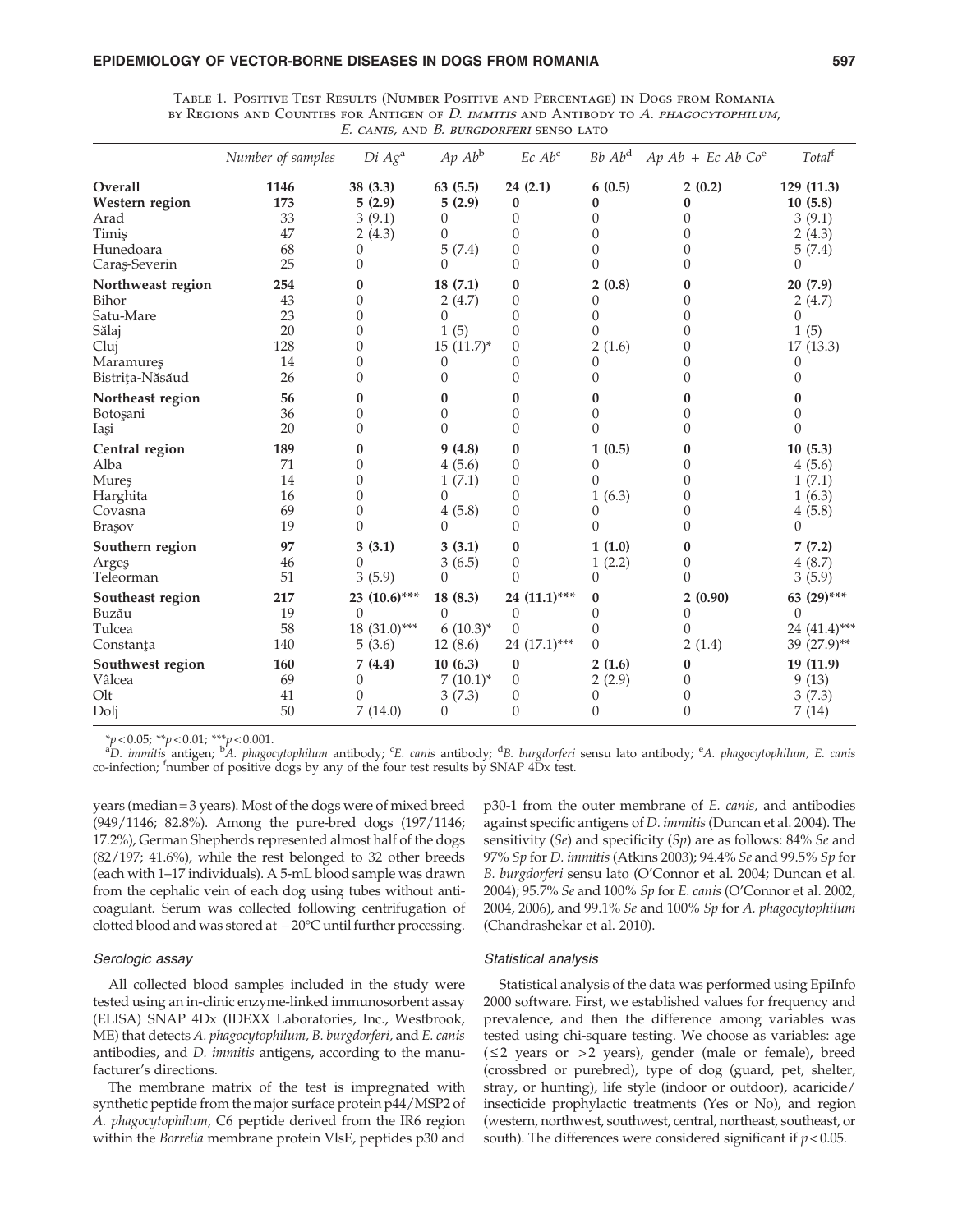| Category                |           | Dogs examined | Di Ag <sup>a</sup> | $Ap$ $Abb$   | Ec Ab <sup>c</sup> | $Bb$ $Abd$ | $Ap\ Ab + Ec\ Ab\ Co^e$ |  |  |  |
|-------------------------|-----------|---------------|--------------------|--------------|--------------------|------------|-------------------------|--|--|--|
| Age (years)             | $\leq$ 2  | 439 (38.3)    | 8(1.8)             | 22(5,0)      | 8 (1.8)            | 2(0.5)     | 1(0.2)                  |  |  |  |
|                         | >2        | 707 (61,7)    | $30(4.2)^{*}$      | 41 (5.3)     | 16(2.3)            | 4(0.6)     | 1(0.1)                  |  |  |  |
| Gender                  | Female    | 514 (44.9)    | 11(2.1)            | 26(5.1)      | 11(2.1)            | 2(0.4)     |                         |  |  |  |
|                         | Male      | 632(55.1)     | $27(4.3)^{*}$      | 37(5.9)      | 13(2.1)            | 4(0.6)     | 2(0.3)                  |  |  |  |
| <b>Breed</b>            | Purebred  | 197 (17.2)    | 5(2.5)             | 10(5.1)      | 5(2.5)             | 1(0.5)     |                         |  |  |  |
|                         | Crossbred | 949 (82.8)    | 33(3.5)            | 53 $(5.6)$   | 19(2.0)            | 5(0.5)     |                         |  |  |  |
| Dog category            | Guard     | 638 (55.7)    | 16(2.5)            | 29(4.5)      | 7(1.1)             | 5(0.6)     | 1(0.2)                  |  |  |  |
|                         | Pet       | 86 (7.5)      | 0                  | 2(2.3)       | $\Omega$           | $\theta$   |                         |  |  |  |
|                         | Shelter   | 348 (30.4)    | 4(1.1)             | 24 (6.9)     | $17(4.9)$ ***      | 4(0.6)     | 1(0.3)                  |  |  |  |
|                         | Stray     | 58(5.1)       | $18(31.0)$ ***     | 6(10.3)      | $\theta$           | $\Omega$   |                         |  |  |  |
|                         | Hunting   | 16(1.4)       | $\theta$           | 2(12.5)      | $\theta$           | $1(6.3)$ * |                         |  |  |  |
| Life style              | Indoor    | 64 (5.6)      | $\Omega$           | 2(3.1)       | $\Omega$           | $\Omega$   |                         |  |  |  |
|                         | Outdoor   | 1082 (94,4)   | 38(3.5)            | 61(5.6)      | 24(2.2)            | 6(0.6)     | 2(0.2)                  |  |  |  |
| Prophylactic treatments | Yes       | 269 (25.8)    | 4(1.4)             | 8(2.7)       | 5(1.7)             | 2(0.7)     |                         |  |  |  |
|                         | No        | 850 (74.2)    | $34(4)$ *          | $55(6.5)$ ** | $19(2.2**$         | 4(0.5)     | 2(0.2)                  |  |  |  |

Table 2. The Frequency (Number of Dogs) and Seroprevalence (in Parentheses) of Selected Arthropod-Borne Pathogens by Age, Gender, Breed, Use of the Dogs, Life Style, and Prophylactic Treatments in Dogs from Romania as Detected by SNAP 4Dx Testing

<sup>a</sup>D. immitis antigen; <sup>b</sup>A. phagocytophilum antibody; <sup>c</sup>E. canis antibody; <sup>d</sup>B. burgdorferi sensu lato antibody; <sup>e</sup>A. phagocytophilum; E. canis co-infection.

 $*_{p < 0.05;}$   $*_{p < 0.01;}$   $*_{p < 0.001.}$ 



FIG. 1. Geographic distribution of *Dirofilaria immitis* by regions and counties, grouped according to percentage of positive results in dogs. Color images available online at www.liebertpub.com/vbz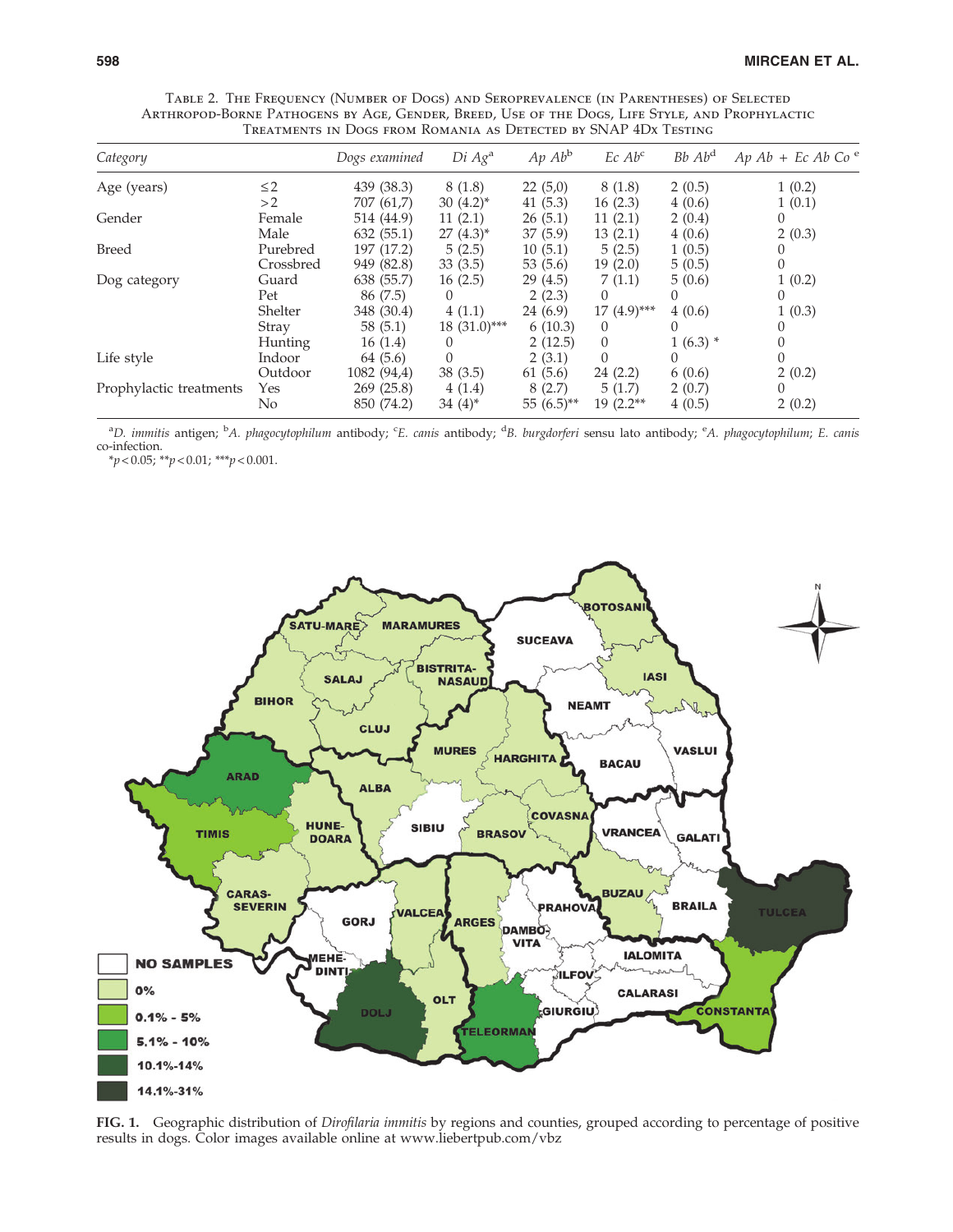

FIG. 2. Geographic distribution of Anaplasma phagocytophilum by regions and counties, grouped according to percentage of positive results in dogs. Color images available online at www.liebertpub.com/vbz

# **Results**

The seroprevalence of D. immitis, A. phagocytophilum, E. canis, and B. burgdorferi in dogs from Romania is shown in Table 1. The number of dogs serologically positive for any of the four pathogens surveyed in this study was 129 (11.3%). The overall seroprevalence of the pathogens was as follows: A. phagocytophilum 5.5%, D. immitis 3.3%, E. canis 2.1%, and B. burgdorferi 0.5%. Coinfection with E. canis and A. phagocytophilum was registered in 2 dogs (0.2%). There were no statistically significant differences among regions for A. phagocytophilum and B. burgdorferi, but D. immitis and E. canis were significantly more prevalent in the southeastern region ( $p < 0.001$ ).

The seroprevalence of D. immitis antigen-positive samples was significantly higher in males, dogs older than 2 years, stray dogs, and in dogs without acaricide/insecticide prophylactic treatment (Table 2). The breed and life style did not influence the prevalence. Regarding the geographical distribution of seropositive cases, we noted clusters of foci, especially in southern regions and in the west (Fig. 1). The prevalence ranged between 3.6% and 14%, with the highest values seen in Tulcea County (31%; Fig. 1).

A. phagocytophilum was the most prevalent vector-borne pathogen, with a homogenous distribution throughout the country, ranging between 4.7% in Bihor County and 11.7% in Cluj County (northwest region; Fig. 2). The prevalence was significantly associated with the absence of acaricide/ insecticide prophylactic treatments ( $p = 0.01$ ; Table 2).

Specific antibodies against E. canis were detected in 24  $(17.1\%)$  out of 140 dogs from Constanta County (Fig. 3). The prevalence was significantly higher in shelter dogs  $(p=0.0006)$ , and in dogs without acaricide/insecticide prophylactic treatment ( $p = 0.01$ ; Table 2).

The lowest seroprevalence in dogs was observed for infections with B. burgdorferi sensu lato (0.5%), ranging between 1.6% (Cluj County) and 6.3% (Harghita County). The highest seroprevalence was registered in hunting dogs (6.3%;  $p = 0.03$ ). No statistical associations were found between positive results and age, sex, or prophylactic treatment. Lymepositive samples had a tendency to concentrate towards the center of Romania (Fig. 4).

## **Discussion**

This study strongly indicates that dogs from Romania are potentially at risk of major canine vector-borne diseases because of the relatively high prevalence rates of both mosquitoand tick-borne pathogens in dogs.

The seroprevalence of D. immitis was 3.3%, with focal regions in the south, southwest, and southeast parts of the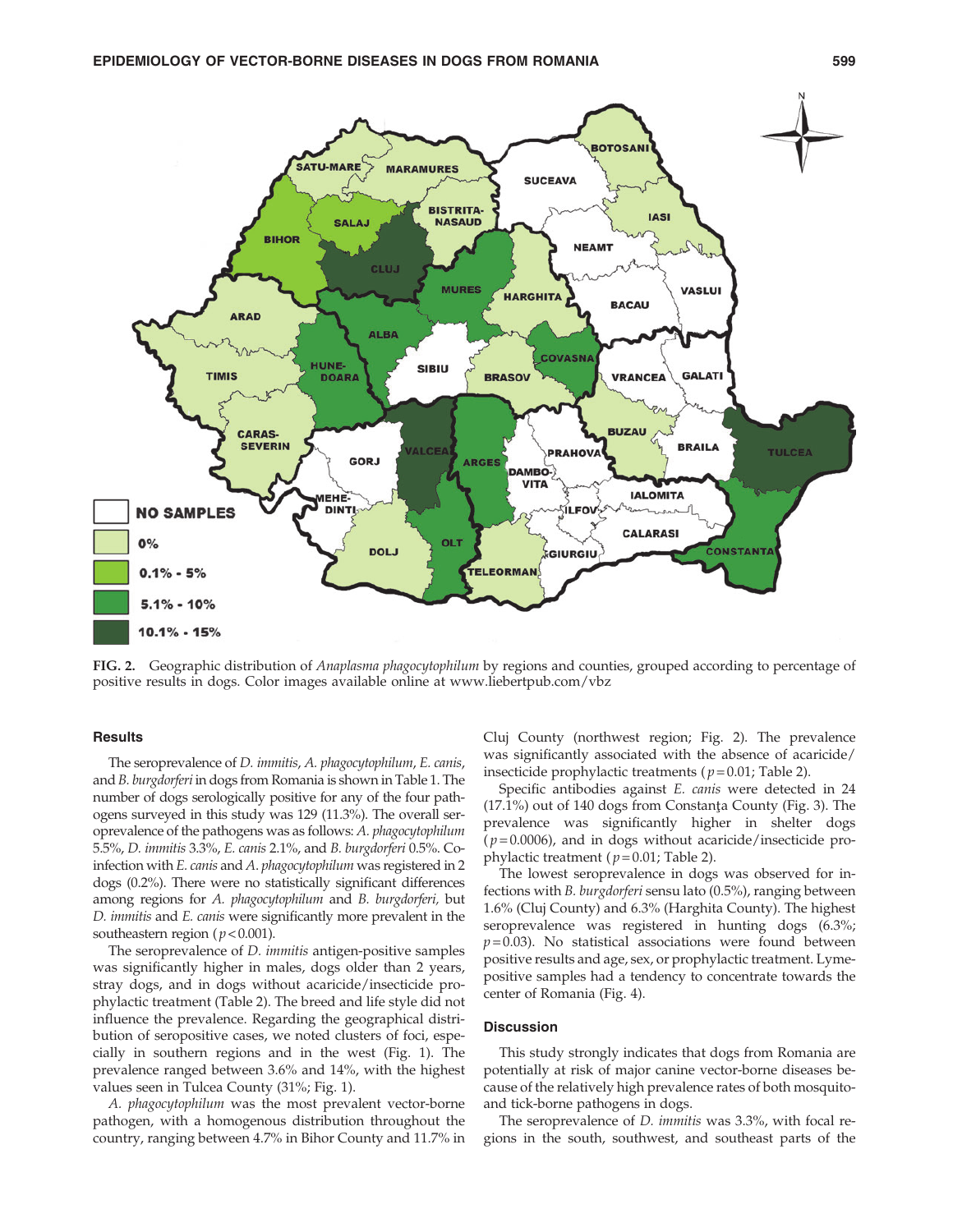

FIG. 3. Geographic distribution of Ehrlichia canis by regions and counties, grouped according to percentage of positive results in dogs. Color images available online at www.liebertpub.com/vbz

country. The distribution of positive cases in these areas can be explained by the particular climatic conditions, in correlation with the high number of mosquitoes, especially vectorcompetent species for D. immitis. In 2003, Nicolescu and associates published distribution maps for the species of the genera Anopheles, Aedes, and Culex recorded in Romania. Five of them are recognized as vectors for Dirofilaria immitis: Anopheles atroparvus, A. maculipennis, Culex modestus, C. pipiens, and C. torrentium (Cancrini and Gabrielli 2007). The highest prevalence in Tulcea County (31%) can be attributed to the fact that all samples were collected from stray dogs living in proximity to the Danube Delta, where mosquito populations are abundant (Nicolescu et al. 2003). Some previous studies from Romania showed a high seroprevalence for D. immitis (23.7–35%) in different areas from the southeastern part of the country (Coman et al. 2007; Tudor et al. 2009), but only 4% in the west (Ciocan et al. 2009). By comparing the geographical distribution of the positive samples from our study with the results published 80 years ago (Popescu 1933), we note an extension of the areas positive for D. immitis to the southern limit of the Carpathian Arch. In Europe, the prevalence for D. immitis ranges between 0–60% (Trotz-Williams and Trees 2003). Such results are influenced by several factors, such as climatic conditions, the mosquito population, and the number of the dogs tested, as well as the specificity and sensitivity of the method. The rapid assay test deployed showed an average sensitivity of 67% (95% CI: 58,75%), with 35% (95% CI: 16,60%) at zero adult female worms, 65% (95% CI: 53,75%) at 1–2 adult female worms, and 94% (95% CI: 76–98%) at more than two adult female worms, and showed a specificity of 98% (95% CI: 92,100%; Courtney and Zeng 2001). Evaluation of canine heartworm prevalence by sex has yielded contradictory results. In some studies, no significant differences between males and females were reported (Song et al. 2003; Montoya et al. 2006; Rapti and Rehbein 2010). On the other hand, other studies (Montoya et al. 1998; Yildirim et al. 2007) reported significantly higher prevalence rates in males. In our study, D. immitis prevalence was found to be significantly higher in males than in females. The higher prevalence rates in males can be attributed to the fact that more male dogs are kept outdoors, because they are considered to be more suitable for defending property (Song et al. 2003). The outdoor environment facilitates contact between dogs and intermediate hosts (Glickman et al. 1984). Montoya and colleagues (1998) also indicated that the generally higher infection rate in male dogs could be due to their stronger attractiveness to mosquitoes. Generally, older dogs show an increased risk for infection with D. immitis, as shown in several studies in which dogs younger than 6 months were included (Song et al. 2003; Montoya et al. 2006; Yildirim et al. 2007; Tudor et al. 2009; Lim et al. 2010). In our study, D. immitis prevalence was significantly higher in dogs over 2 years of age. The infection risk for dogs likely continues throughout a dog's life, and the likelihood of acquiring infection with D. immitis increases with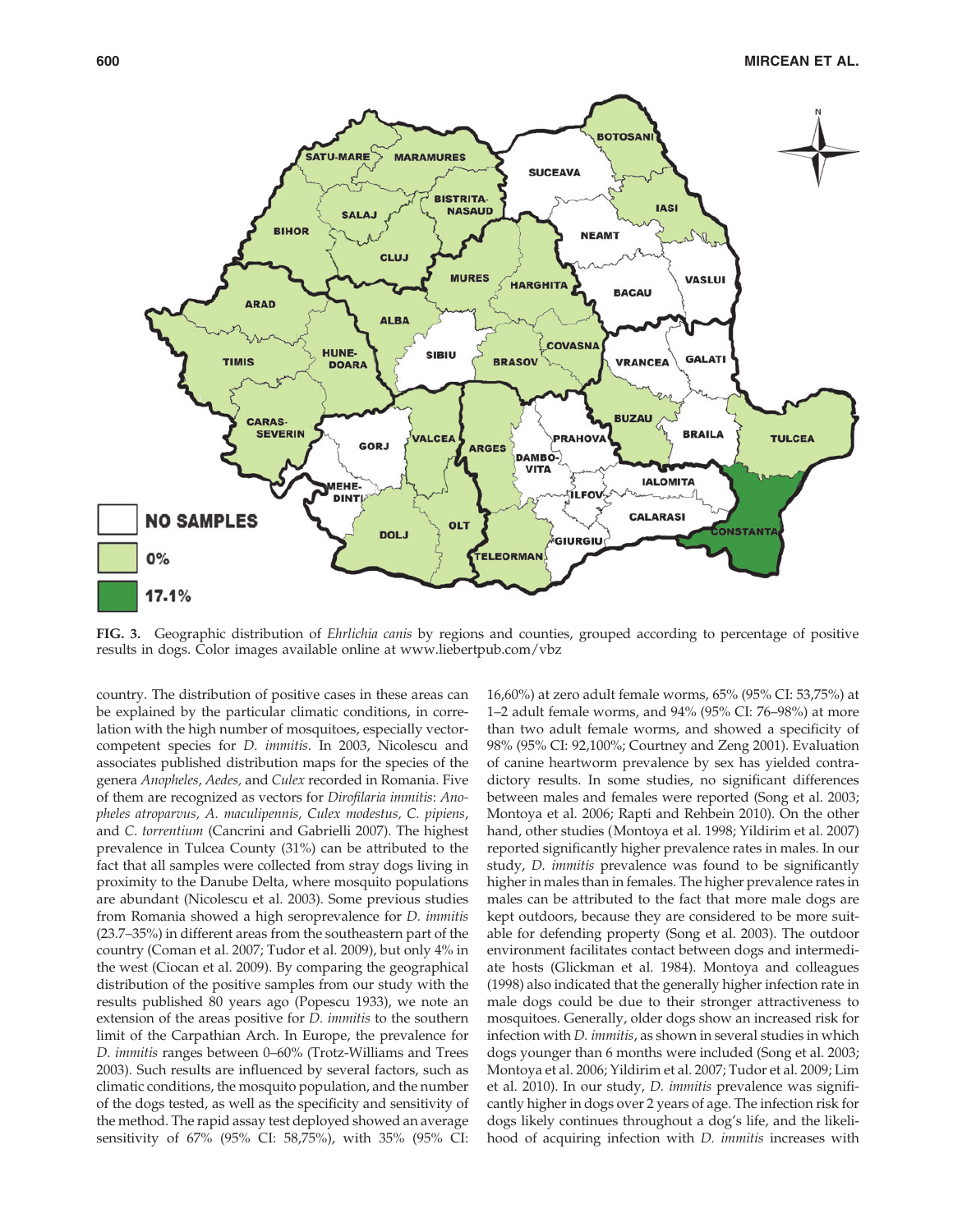

FIG. 4. Geographic distribution of Borrelia burgdorferi by regions and counties, grouped according to percentage of positive results in dogs. Color images available online at www.liebertpub.com/vbz

increased exposure to mosquitoes (Rhee et al. 1998). Thus, older dogs have more time and more opportunities to become infected with heartworms. In the present study, pure-bred and cross-bred animals did not show significantly different levels of seropositivity; however, cross-breeds are probably more likely to be infected with D. immitis, due to the fact that pure-breed owners are more likely to provide anthelmintic treatment for their pets. Management of indoor-outdoor time and prophylaxis for dogs in heartworm-endemic areas do have an effect on the risk of infection (Theis et al. 1999). This influence is presumably due to vector exposure rates, as dogs that spend all their time outdoors have a greater chance of being bitten by mosquitoes, and dogs that are not on heartworm prophylaxis are at higher risk of acquiring infection. In the present study, statistically significant differences were seen in dogs that did not receive prophylactic treatments, and also in stray dogs.

A. phagocytophilum antibodies were detected in 61 samples from 12 counties. The seroprevalence ranges from 4.7–11.7%. Of the four pathogens tested in this study, A. phagocytophilum showed the highest prevalence and the widest geographical distribution, a fact that can be explained by the ubiquitous character of the tick vector, I. ricinus (Teodorescu and Popa 2002). The seroprevalence rates of A. phagocytophilum in dogs in other countries are 2.72% in France (Pantchev et al. 2009a), 21.5–43.2% in hunting dogs in Germany (Krupka et al. 2007; Pantchev et al. 2009b), 11.5% in Spain (Solano-Gallego et al.

2006), 5.5–29% in the U.S. (Bowman et al. 2009; Beall et al. 2008), 25.2% in Tunisia (M'Ghirbi et al. 2009), and 18.8% in Korea (Lim et al. 2010). Although A. phagocytophilum and B. burgdorferi have the same vector, no cases of co-infection were seen in our study. However, we observed two cases of co-infection with E. canis and A. phagocytophilum. A similar situation has been reported in France (Pantchev et al. 2009a).The A. phagocytophilum analyte detects antibody generated against a synthetic peptide from the major surface protein (p44/MSP2). In a subset of samples, SNAP  $4Dx^{\circledast}$ sensitivity and specificity were 99.1% and 100%, respectively (Chandrashekar et al. 2010). However, recent studies indicate that the A. phagocytophilum analyte in the SNAP 4Dx ELISA cross-reacts with samples from Anaplasma platys-infected dogs (Chandrashekar 2010; Gaunt et al. 2010). Rhipicephalus sanguineus is suspected to be the vector for A. platys (Chomel 2011). As this tick species is the dominant dog tick in Constanța County, where the A. phagocytophilum/E. canis coinfection cases were found, may indicate a cross-reaction of A. phagocytophilum with A. platys. Thus more specific diagnostic methods are necessary due to serological cross-reactions, particularly among members of the same genus (e.g., PCR; Cohn 2003; Chandrashekar et al. 2010; Pantchev 2010). This would also help to differentiate tick-borne pathogens causing similar clinical signs (Aguirre et al. 2006). In areas where the Ixodes tick vector is less prevalent or absent, a positive Anaplasma result could be the result of A. platys exposure.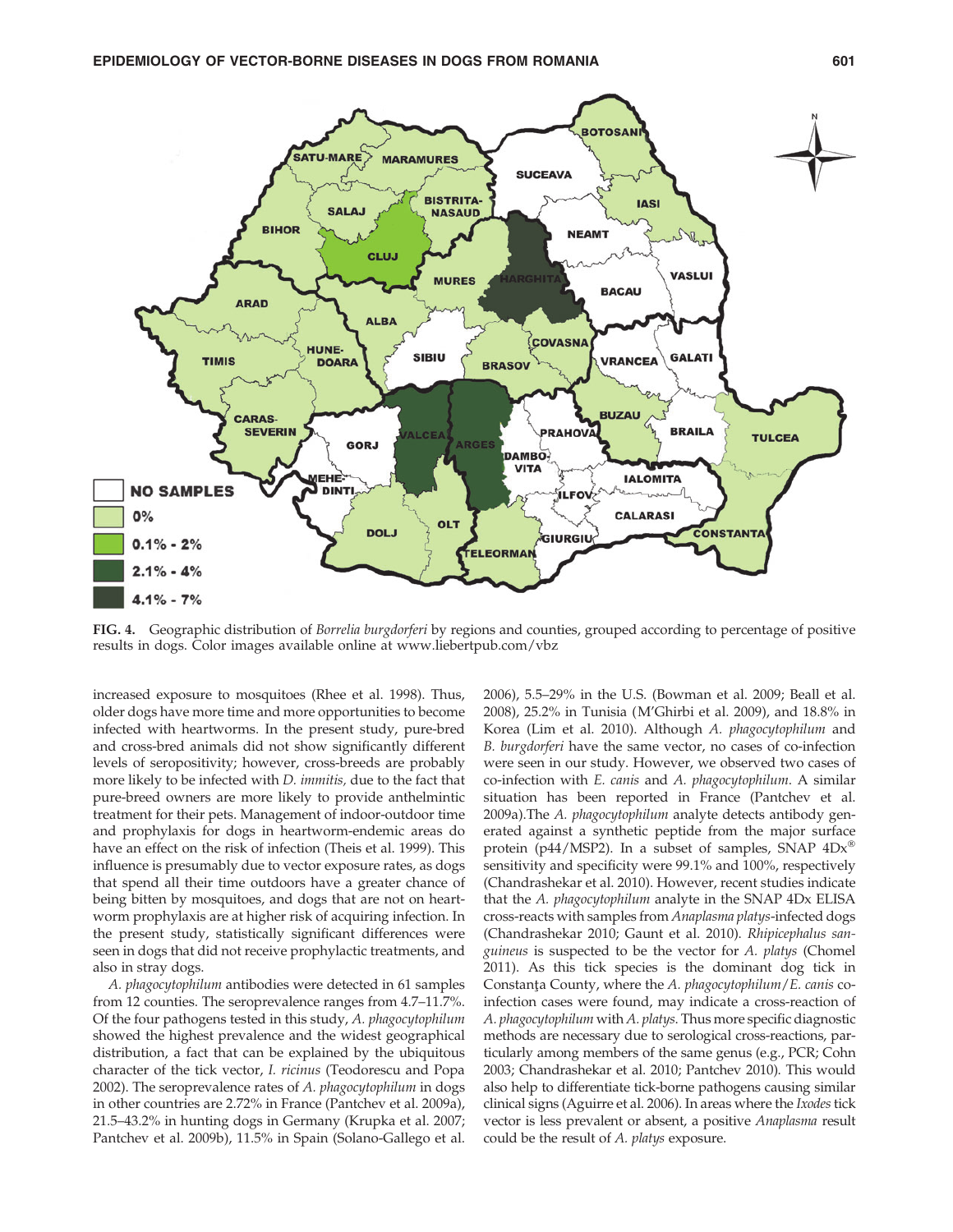CME is caused by the rickettsia Ehrlichia canis, and is an important canine disease with a worldwide distribution. The prevalence of E. canis is largely dependent on the distribution of its vector R. sanguineus, which occurs mainly in tropical and subtropical regions. The seroprevalence of *E. canis* antibodies in dogs has been reported in several countries: Italy 6.4% (Solano-Gallego et al. 2006), France 0.33% (Pantchev et al. 2009a), the U.S. 0.33–0.6% (Bowman et al. 2009), Mexico 44.1% (Rodriguez-Vivas et al. 2005), Iran 14.63% (Akhtardanesh et al. 2010), and Korea 6.1% (Lim et al. 2010). In the present study, we found an overall seroprevalence of 2.1%. The infection with E. canis was recorded only in dogs from Constanța County. The seroprevalence calculated only for this county was 17.1%. This situation is well correlated with the distribution of the vector tick R. sanguineus in Romania (Feider 1965). In our study, the highest prevalence was seen in shelter dogs ( $p = 0.0006$ ). This aspect was also described by Sàinz and colleagues (1996), and is in accord with studies of the ecology of R. sanguineus, that show that this tick is welladapted to live within human dwellings, and is capable of colonizing anthropic environments (e.g., gardens and kennels; Dantas-Torres 2010).

The overall seroprevalence of B. burgdorferi antibodies in dogs was 0.5%. In another study from Romania, Kiss and associates (2011) found a serologic prevalence of 6.52% using a commercial ELISA kit in a significantly smaller number of samples, and from dogs from areas known to be endemic for human Lyme borreliosis. Nevertheless, both studies show that B. burgdorferi infection occurs in focal areas in the center of the country. These data are correlated with high prevalence rates in humans in this area (Hristea et al. 2001), and also in Ixodes ricinus ticks (Coipan and Vladimirescu 2011). The overall seroprevalence in our study is similar to the results from other areas, such as France 0.33% (Pantchev et al. 2009a) and Spain 0.6% (Solano-Gallego et al. 2006). Higher rates were found in studies conducted in Korea 2.2% (Lim et al. 2010), Sweden 3.9% (Egenvall et al. 2000), Germany 4.5–9.7% (Krupka et al. 2007; Pantchev et al. 2009b), the Czech Republic 6.5–10.3% (Pejchalová et al. 2006; Kybicová et al. 2009), and the U.S. 5.1% (Bowman et al. 2009). In accordance with the literature, no relationship has been established between seroreactivity to B. burgdorferi s.l. and gender or age (Delgado and Cármenes 1995; Štefančíková et al. 2008; Couto et al. 2010; Kiss et al. 2011). The lack of correlation may be a consequence of the limited persistence of anti-B. burgdorferi antibodies, which would explain why older individuals do not show higher seroprevalence rates as a result of increased opportunities to be infected throughout their lives (Goossens et al. 2001). However, our study showed a higher prevalence in hunting dogs than in other types, as was also shown in previous studies (Goossens et al. 2001; Guerra et al. 2001; Lim et al. 2010). This correlation is probably the result of more frequent exposure to infected ticks. Because of their lifestyle and contact with large numbers of ticks, dogs are more likely to be exposed to B. burgdorferi, and may therefore serve as a marker for the risk for human exposure (Duncan et al. 2004; Little et al. 2010).

#### Acknowledgments

This article was supported by the PNII/IDEI/PCCE 7/ 2010 grant of CNCSIS (National Council of Scientific University Research of Romania). We thank IDEXX for kindly providing the SNAP tests used in this study.

#### Author Disclosure Statement

No competing financial interests exist.

## **References**

- Aguirre E, Tesouro MA, Ruiz L, et al. Genetic characterization of Anaplasma (Ehrlichia) platys in dogs in Spain. J Vet Med Infect Dis Vet Public Health 2006; 53:197–200.
- Akhtardanesh B, Ghanbarpour R, Blourizadeh H. Serological evidence of canine monocytic ehrlichiosis in Iran. Comp Clin Pathol 2010; 19:469–474.
- Alekseev AN, Dubinina HV, van de Pol I, et al. Identification of Ehrlichia spp. and Borrelia burgdoferi in Ixodes ticks in the Baltic regions of Russia. J Clin Microbiol 2001; 39:2237–2242.
- Atkins CE. Comparison of results of three commercial heartworm antigen test kits in dogs with low heartworm burdens. Javma-J Am Vet Med A 2003; 222:1221–1223.
- Beall MJ, Chandrashekar R, Eberts MD, et al. Serological and molecular prevalence of Borrelia burgdorferi, Anaplasma phagocytophilum, and Ehrlichia species in dogs from Minnesota. Vector-Borne Zoonotic Dis 2008; 8:455–464.
- Bowman D, Little SE, Lorentzen L, et al. Prevalence and geographic distribution of Dirofilaria immitis, Borrelia burgdorferi, Ehrlichia canis, and Anaplasma phagocytophilum in dogs in the United States: results of a national clinic-based serologic survey. Vet Parasitol 2009; 160:138–148.
- Cancrini G, Gabrielli S. Vectors of Dirofilaria nematodes: biology, behavior and host/parasite relationships. Mappe Parassitologiche 2007; 8:47–58.
- Chandrashekar R, Mainville CA, Beall MJ, et al. Performance of a commercially available in-clinic ELISA for the detection of antibodies against Anaplasma phagocytophilum, Ehrlichia canis, Borrelia burgdorferi and Dirofilaria immitis antigen in dogs. Am J Vet Res 2010; 71:1443–1450.
- Chomel B. Tick-borne infections in dogs—an emerging infectious threat. Vet Parasitol 2011; 179:294–301.
- Ciocan R, Dărăbuş G, Ilie MS, et al. Preliminary observalions of an epidemiological survey in dirofilariosis of dogs from Timiş County, Scientific papers: Veterinary Medicine Timișoara 2009; 42:109–115.
- Cizman M, Avsic-Zupan T, Petrovec M, et al. Seroprevalence of ehrlichiosis, Lyme borreliosis and tick-borne encephalitis infections in children and young adults in Slovenia. Wien Klin Wochenschr 2001; 112:842–845.
- Cohn LA. Ehrlichiosis and related infections. Vet Clin N Am-Small 2003; 33:863–884.
- Coipan EC. Hard ticks (Acari: Ixodidae)—Vectors for Lyme disease spirochetes in Romania. Rom J. Biol–Zool 2010; 55:177–184.
- Coipan EC, Vladimirescu AF. First report of Lyme disease spirochetes in ticks from Romania (Sibiu County). Exp Appl Acarol 2011; 52:193–197.
- Coman S, Bãcescu B, Coman T, et al. Epidemiological and paraclinical aspects in dirofilariosis in dogs. In: First European Dirofilaria Days Abstr 2007; 25.
- Courtney CH, Zeng QY. Comparison of heartworm antigen test kit performance in dogs having low heartworm burdens. Vet Parasitol 2001; 96:317–322.
- Couto CG, Lorentzen L, Beall MJ, et al. Serological study of selected vector-borne diseases in shelter dogs in Central Spain using point-of-care assays. Vector-Borne Zoonotic Dis 2010; 10:1–4.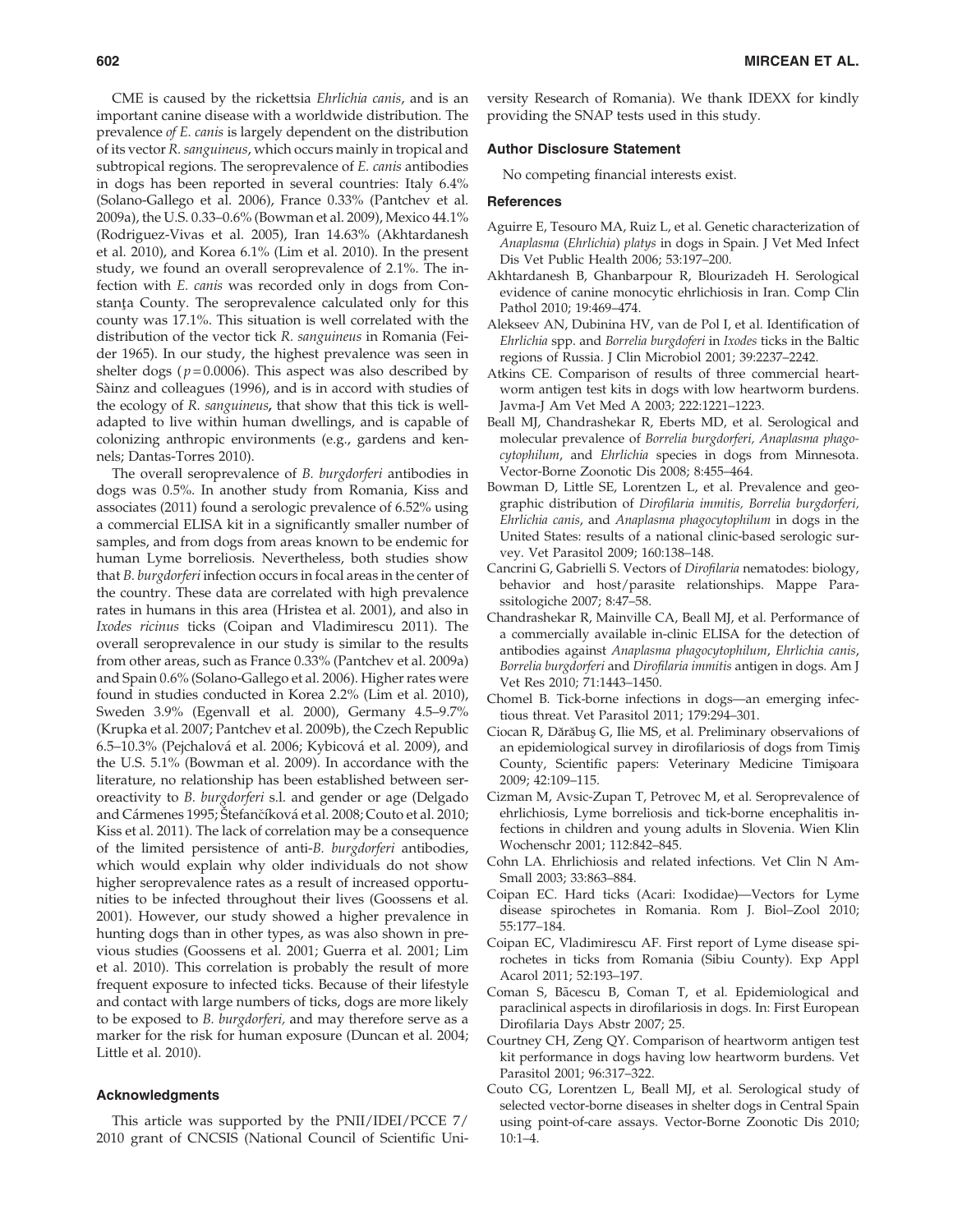#### EPIDEMIOLOGY OF VECTOR-BORNE DISEASES IN DOGS FROM ROMANIA 603

- Crăcea E, Constantinescu S, Balaci L, et al. Lyme borreliosis in Romania. Arch Roum Path Exp Microbiol 1988; 47:17–21.
- Dantas-Torres F. Biology and ecology of the brown dog tick, Rhipicephalus sanguineus. Parasite Vector 2010; 3:26.
- Dantas-Torres F. The brown dog tick, Rhipicephalus sanguineus (Latreille, 1806) (Acari: Ixodidae): from taxonomy to control. Vet Parasitol 2008; 152:173–185.
- Delgado S, Cármenes P. Seroepidemiological survey for Borrelia burgdorferi (Lyme disease) in dogs from northwestern of Spain. Eur J Epidemiol 1995; 11:321–324.
- Dumler JS, Barbet AF, Bekker CP, et al. Reorganization of genera in the families Rickettsiaceae and Anaplasmataceae in the order Rickettsiales: unification of some species of Ehrlichia with Anaplasma, Cowdria with Ehrlichia and Ehrlichia with Neorickettsia, descriptions of six new species combinations and designation of Ehrlichia equi and 'HGE agent' as subjective synonyms of Ehrlichia phagocytophila. Int J Syst Evol Micr 2001; 51:2145–2165.
- Duncan AW, Correa MT, Levine JF, et al. The dog as a sentinel for human infection: prevalence of Borrelia burgdorferi C6 antibodies in dogs from southeastern and mid-Atlantic states. Vector-Borne Zoonotic Dis 2004; 4:221–229.
- Egenvall A, Bonnett BN, Gunnarsson A, et al. Sero-prevalence of granulocytic Ehrlichia spp. and Borrelia burgdorferi sensu lato in Swedish dogs 1991–94. Scand J Infect Dis 2000; 32:19–25.
- Feider Z. Fauna Republicii Populare Romane. Arachnida. Volumul V. Fascicola 2. Acaromorpha, Suprafamilia Ixodoidea. Edit. Academiei Republicii Populare Romane. București, 1965; 89:299.
- Fingerle V, Munderloh UG, Liegl G, et al. Coexistence of ehrlichiae of the phagocytophila group with Borrelia burgdorferi in Ixodes ricinus from Southern Germany. Med Microbiol Immun 1999; 188:145–149.
- Gaunt S, Beall M, Stillman B, et al. Experimental infection and co-infection of dogs with Anaplasma platys and Ehrlichia canis: hematologic, serologic and molecular findings. Parasite Vector 2010; 8:33.
- Genchi C, Rinaldi L, Cascone C, et al. Is heartworm disease really spreading in Europe? Vet Parasitol 2005; 133:137–148.
- Glickman LT, Greve RB, Breitschwerd EB, et al. Serologic pattern of canine heartworm (Dirofilaria immitis) infection. Am J Vet Res 1984; 45:1178–1183.
- Goossens HA, van den Bogaard AE, Nohlmans MK. Dogs as sentinels for human Lyme borreliosis in The Netherlands. J Clin Microbiol 2001; 39:844–848.
- Guerra MA, Walker ED, Kitron U. Canine surveillance system for Lyme borreliosis in Wisconsin and northern Illinois: geographic distribution and risk factor analysis. Am J Trop Med Hyg 2001; 65:546–552.
- Harrus S, Waner T. Diagnosis of canine monocytotropic ehrlichiosis (Ehrlichia canis): an overview. Vet J 2011; 187:292–296.
- Hristea A, Hristescu S, Ciufecu C, et al. Seroprevalence of Borrelia burgdorferi in Romania. Eur J Epidemiol 2001; 17:891–896.
- Kiss T, Cadar D, Krupaci AF, et al. Serological reactivity to Borrelia burgdorferi sensu lato in dogs and horses from distinct areas in Romania. Vector Borne Zoonotic Dis 2011; 9:1259– 1262.
- Krupka I, Pantchev N, Lorentzen L, et al. Durch Zecken bertragbare bakterielle Infektionen bei Hunden: Seroprävalenzen von Anaplasma phagocytophilum, Borrelia burgdorferi sensu lato und Ehrlichia canis in Deutschland. Prakt Tierarzt 2007; 88:776–788.
- Krupka I, Straubinger RK. Lyme borreliosis in dogs and cats: Background, diagnosis, treatment and prevention of infections

with Borrelia burgdorferi sensu stricto. Vet Clin Small Anim 2010; 40:1103–1119.

- Kybicová K, Schánilec P, Hulínská D, et al. Detection of Anaplasma phagocytophilum and Borrelia burgdorferi sensu lato in dogs in the Czech Republic. Vector-Borne Zoonotic Dis 2009; 9:655–661.
- Lester SJ, Breitschwerdt EB, Collis CD, et al. Anaplasma phagocytophilum infection (granulocytic anaplasmosis) in a dog from Vancouver Island. Can Vet J 2005; 46:825–827.
- Levy SA, O'Connor TP, Hanscom JL, et al. Quantitative measurement of C6 antibody following antibiotic treatment of Borrelia burgdorferi antibody-positive nonclinical dogs. Clin Vaccine Immunol 2008; 15:115–119.
- Lim S, Irwin PJ, Lee S, et al. Comparison of selected canine vector-borne diseases between urban animal shelter and rural hunting dogs in Korea. Parasite Vector 2010; 3:32.
- Little SE, Heise SR, Blagburn BL, et al. Lyme borreliosis in dogs and humans in the USA. Trends Parasitol 2010; 26:213–218.
- Littman MP, Goldstein RE, Labato MA, et al. ACVIM small animal consensus statement on Lyme disease in dogs: diagnosis, treatment, and prevention. J Vet Intern Med 2006; 20:422–434.
- M'Ghirbi Y, Ghorbel A, Amouri M, et al. Clinical, serological, and molecular evidence of ehrlichiosis and anaplasmosis in dogs in Tunisia. Parasitol Res 2009; 104:767–774.
- Majláthovlá V, Majláth I, Hromada M, et al. The role of the sand lizard (Lacerta agilis) in the transmission cycle of Borrelia burgdorferi sensu lato. Int J Med Microbiol 2008; 298:161–167.
- Mantelli B, Pecchioli E, Hauffe HC, et al. Prevalence of Borrelia burgdorferi s.l. and Anaplasma phagocytophilum in the wood tick Ixodes ricinus in the Province of Trento, Italy. Eur J Clin Microbiol Infect Dis 2006; 25:737–739.
- Milutinović M, Masuzawa T, Tomanović S, et al. Borrelia burgdorferi sensu lato, Anaplasma phagocytophilum, Francisella tularensis and their co-infections in host-seeking Ixodes ricinus ticks collected in Serbia. Exp Appl Acarol 2008; 45:171–183.
- Montoya JA, Morales M, Ferrer O, et al. The prevalence of Dirofilaria immitis in Gran Canaria, Canary Islands, Spain (1994–1996). Vet Parasitol 1998; 75:221–226.
- Montoya JA, Morales M, Juste MC, et al. Seroprevalence of canine heartworm disease (Dirofilaria immitis) on Tenerife Island: an epidemiological update. Parasitol Res 2006; 100:103–105.
- Motaş S. Observațiune asupra unui caz de filarioză hematică la câine. Bul Soc Med Vet 1903; Extras:41-42.
- Neer TM, Breitschwerdt EB, Greene RT, et al. Consensus Statement on Ehrlichial Disease of Small Animals from Infectious Disease Study Group of the ACVIM. J Vet Intern Med 2002; 16:309–315.
- Neer TM, Harrus S. Canine ehrlichiosis, neorickettsiosis, anaplasmosis, and Wolbachia infection. In: Infectious Diseases of the Dog and Cat, 3rd ed. Greene CE (ed). St. Louis: Elsevier Saunders, 2006:203–217.
- Nicolescu G, Vladimirescu A, Ciolpan O. The distribution of mosquitoes in Romania (Diptera: Culicidae). Part III: Detailed maps for Anopheles, Aedes and Culex. Eur Mosquito Bull 2003; 14:25–31.
- O'Connor TP, Esty KJ, Hanscom JL, et al.. Dogs vaccinated with common Lyme disease vaccines do not respond to IR6, the conserved immunodominant region of the VlsE surface protein of Borrelia burgdorferi. Clin Diagn Lab Immun 2004; 11:458–462.
- O'Connor TP, Esty KJ, Machenry P, et al. Performance evaluation of Ehrlichia canis and Borrelia burgdorferi peptides in a new Dirofilaria immitis combination assay. In: American Heartworm Society Triennial Symposium. 2002:77–84.